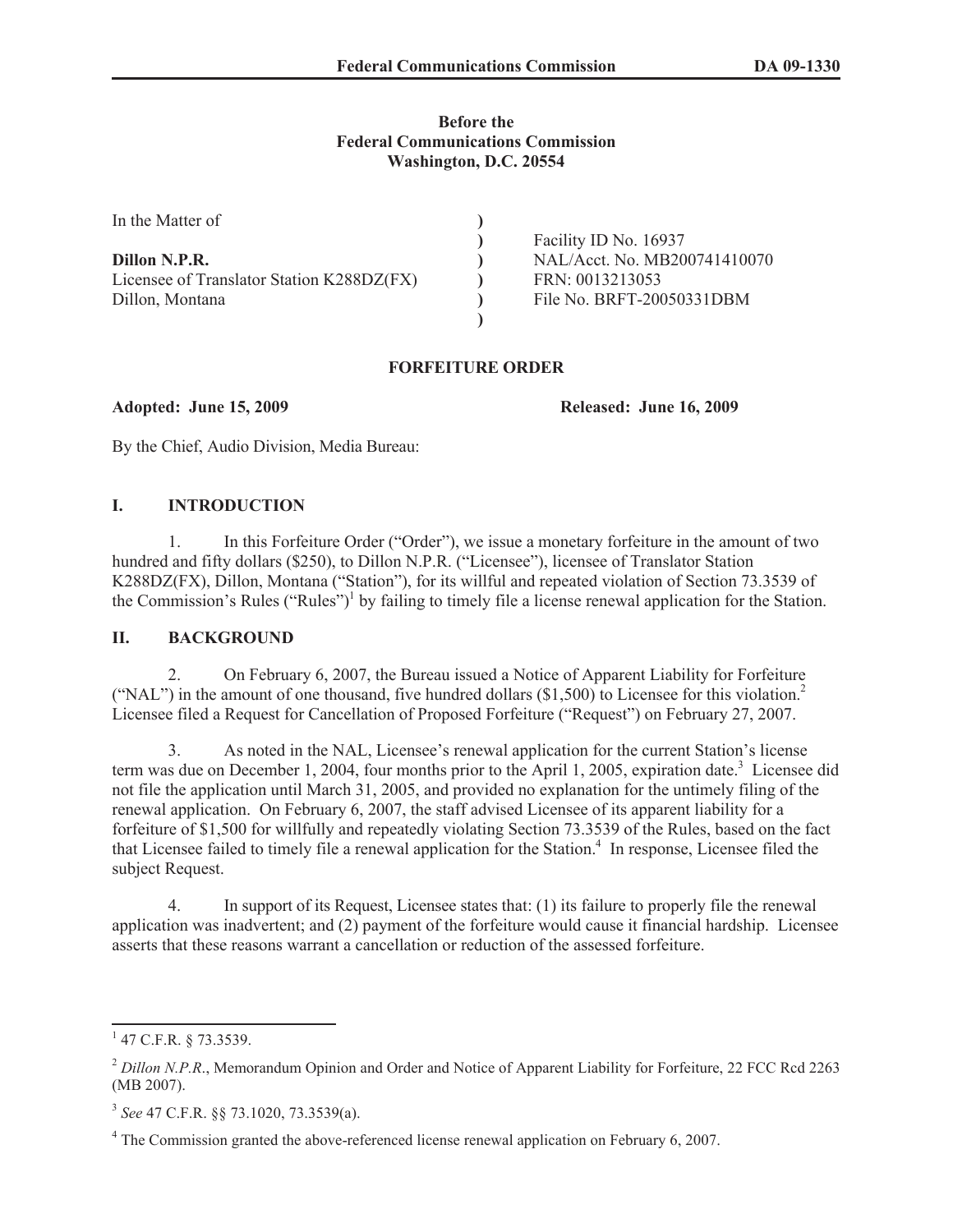#### **III. DISCUSSION**

5. The forfeiture amount proposed in this case was assessed in accordance with Section 503(b) of the Act,<sup>5</sup> Section 1.80 of the Rules,<sup>6</sup> and the Commission's *Forfeiture Policy Statement*.<sup>7</sup> In assessing for feitures, Section  $503(b)(2)(E)$  of the Act requires that we take into account the nature, circumstances, extent and gravity of the violation and, with respect to the violator, the degree of culpability, any history of prior offenses, ability to pay, and such other matters as justice may require.<sup>8</sup>

6. Licensee does not dispute that it failed to file a timely renewal application for the Station, but states that these violations were unintentional. Specifically, it asserts that its failure to timely file the renewal application was "an oversight."<sup>9</sup> As the Commission has held, however, violations resulting from inadvertent error or failure to become familiar with the FCC's requirements are willful violations.<sup>10</sup> In the context of a forfeiture action, "willful" does not require a finding that the rule violation was intentional. Rather, the term "willful" means that the violator knew that it was taking (or, in this case, not taking) the action in question, irrespective of any intent to violate the Rules.<sup>11</sup>

7. Regarding Licensee's claim of financial hardship, the Commission will not consider reducing or canceling a forfeiture in response to inability to pay unless the licensee submits: (1) federal tax returns for the most recent three-year period; (2) financial statements prepared according to generally accepted accounting practices ("GAAP"); or (3) some other reliable and objective documentation that accurately reflect the licensee's current financial status. Here, Licensee has only provided us with a onepage bank statement that reflects its account balance as of December 31, 2006. We find this information alone is an insufficient basis on which to assess Licensee's inability to pay.<sup>12</sup> Accordingly, in the absence of sufficient information to support a decision to the contrary, we decline to cancel or reduce the proposed forfeiture on the basis of inability to pay.

 $6$  47 C.F.R. § 1.80.

 $847$  U.S.C. § 503(b)(2)(E).

<sup>9</sup> Request at 1.

<sup>10</sup> *See PJB Communications of Virginia, Inc*., Memorandum Opinion and Order, 7 FCC Rcd 2088 (1992) . *See Southern California Broadcasting Co.,* Memorandum Opinion and Order, 6 FCC Rcd 4387, 4387 (1991), *recon. denied,* 7 FCC Rcd 3454 (1992) ("*Southern California*") (stating that "inadvertence … is at best, ignorance of the law, which the Commission does not consider a mitigating circumstance"); *Standard Communications Corp.,*  Memorandum Opinion and Order, 1 FCC Rcd 358 (1986) (stating that "employee acts or omissions, such as clerical errors in failing to file required forms, do not excuse violations").

<sup>11</sup> *See Five Star Parking d/b/a Five Star Taxi Dispatch*, Forfeiture Order, 23 FCC Rcd 2649 (EB 2008) (declining to reduce or cancel forfeiture for late-filed renewal based on licensee's administrative error); *Southern California,* 6 FCC Rcd at 4387. *See also Domtar Industries, Inc.,* Notice of Apparent Liability for Forfeiture, 21 FCC Rcd 13811, 13815 (EB 2006); *National Weather Networks, Inc.,* Notice of Apparent Liability for Forfeiture, 21 FCC Rcd 3922, 3925 (EB 2006).

<sup>12</sup> See A-O Broadcasting Corp., Memorandum Opinion and Order, 20 FCC Rcd 756, 759 (2005) (finding that licensee failed to provide sufficient information needed to evaluate an inability to pay claim); *Frank Neely*, Memorandum Opinion and Order, 22 FCC Rcd 1434, 1434 (EB 2007) (same); *Pang Cheng*, Memorandum Opinion and Order, 20 FCC Rcd 2351, 2353 (EB 2005) (same).

 $547$  U.S.C. § 503(b).

<sup>7</sup> *The Commission's Forfeiture Policy Statement and Amendment of Section 1.80 of the Rules to Incorporate the Forfeiture Guidelines*, Report and Order, 12 FCC Rcd 17087 (1997), *recon. denied*, 15 FCC Rcd 303 (1999).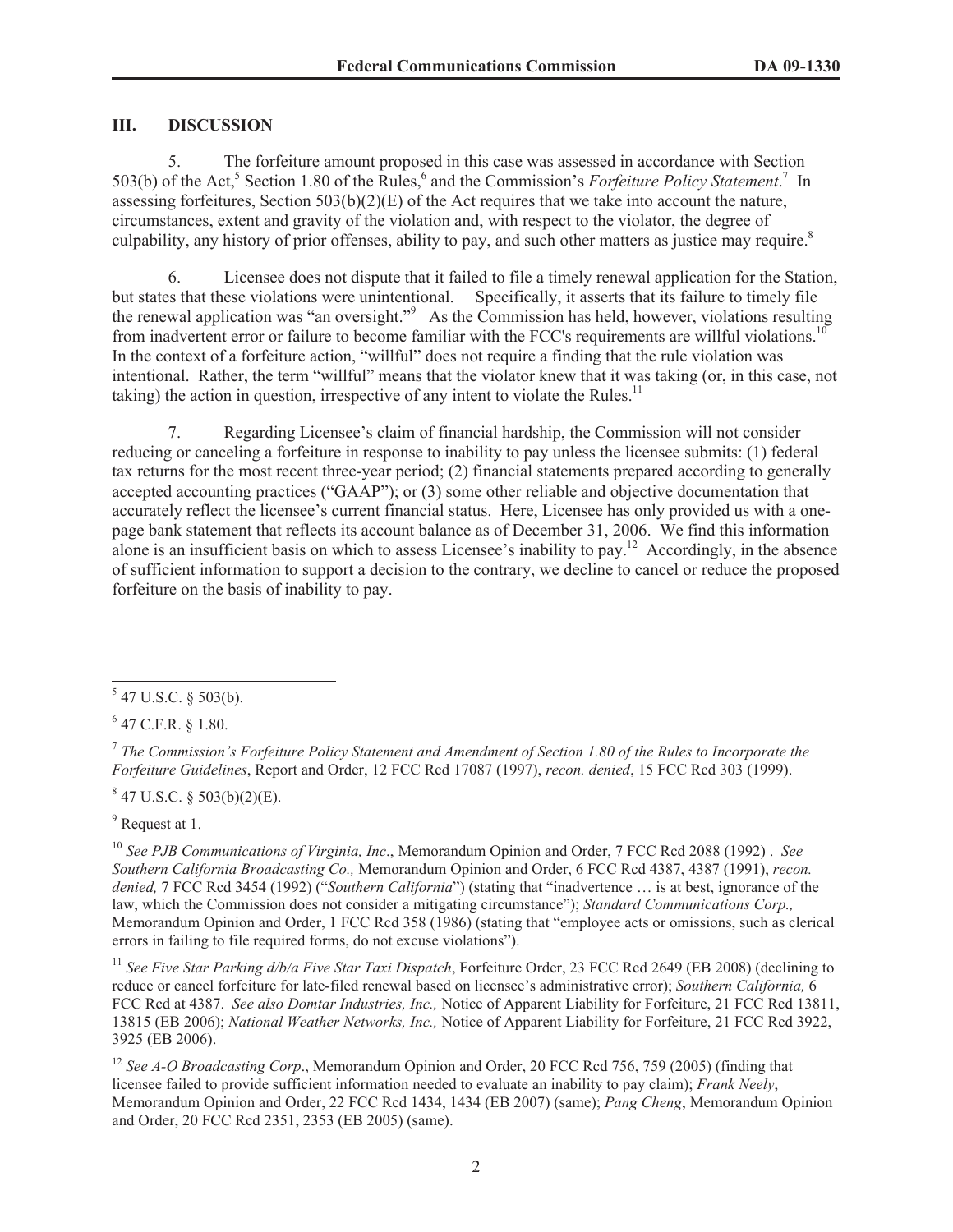8. We have considered Licensee's response to the NAL in light of the above statutory factors, our Rules, and the *Forfeiture Policy Statement*. We conclude that Licensee willfully<sup>13</sup> and repeatedly<sup>14</sup> violated Section 73.3539 of the Rules. However, given the Commission's recent decisions assessing forfeitures in the amount of \$250 against licensees of translator stations for violations of Section 73.3539 of the Rules, we reduce the forfeiture amount *sua sponte* to \$250.<sup>15</sup>

## **IV. ORDERING CLAUSES**

9. Accordingly, IT IS ORDERED, pursuant to Section 503(b) of the Communications Act of 1934, as amended, and Sections 0.283 and 1.80 of the Commission's Rules,<sup>16</sup> that Dillon N.P.R. SHALL FORFEIT to the United States the sum of \$250 for willfully and repeatedly violating Section 73.3539 of the Commission's Rules.

10. Payment of the forfeiture shall be made in the manner provided for in Section 1.80 of the Commission's Rules within 30 days of the release of this Forfeiture Order. If the forfeiture is not paid within the period specified, the case may be referred to the Department of Justice for collection pursuant to Section 504(a) of the Act.<sup>17</sup> Payment of the proposed forfeiture must be made by check or similar instrument, payable to the order of the Federal Communications Commission. The payment must include the NAL/Acct. No. and FRN No. referenced in the caption above. Payment by check or money order may be mailed to Federal Communications Commission, at P.O. Box 979088, St. Louis, MO 63197-9000. Payment by overnight mail may be sent to U.S. Bank—Government Lockbox #979088, SL-MO-C2-GL, 1005 Convention Plaza, St. Louis, MO 63101. Payment by wire transfer may be made to ABA Number 021030004, receiving bank: TREAS NYC, BNF: FCC/ACV--27000001 and account number as expressed on the remittance instrument. If completing the FCC Form 159, enter the NAL/Account number in block number 23A (call sign/other ID), and enter the letters "FORF" in block number 24A (payment type  $code)$ .<sup>18</sup>

<sup>&</sup>lt;sup>13</sup> Section 312(f)(1) of the Act defines "willful" as "the conscious and deliberate commission or omission of [any] act, irrespective of any intent to violate" the law. 47 U.S.C. § 312(f)(1). The legislative history of Section  $3\overline{12(f)}(1)$ of the Act clarifies that this definition of willful applies to Sections 312 and 503(b) of the Act, H.R. REP. No. 97- 765, 51 (Conf. Rep.), and the Commission has so interpreted the terms in the Section 503(b) context. *See Southern California*, 6 FCC Rcd at 4387-88 (1991).

<sup>&</sup>lt;sup>14</sup> Section 312(f)(1) of the Act defines "repeated" as "the commission or omission of [any] act more than once or, if such commission or omission is continuous, for more than one day." 47 U.S.C. § 312(f)(1). *See also Southern California*, 6 FCC Rcd at 4388 (applying this definition of repeated to Sections 312 and 503(b) of the Act).

<sup>15</sup> *See, e.g*., *Valley Baptist Church and Christian School*, Forfeiture Order, 23 FCC Rcd 8740 (MB 2008) (reducing *sua sponte* forfeiture amount from \$1,500 to \$250 for translator station's late renewal filing); *Good News Translator Assoc*., Memorandum Opinion and Notice of Apparent Liability for Forfeiture, 22 FCC Rcd 20922 (MB 2007) (finding translator licensee apparently liable for monetary forfeiture in the amount of \$250 for its willful violation of Section 73.3539 of the Rules); *Bible Broadcasting Network, Inc*., Memorandum Opinion and Notice of Apparent Liability for Forfeiture, 22 FCC Rcd 11445 (MB 2007) (same).

<sup>16</sup> 47 U.S.C. § 503(b); 47 C.F.R. §§ 0.283, 1.80.

 $17$  47 U.S.C. § 504(a).

<sup>18</sup> *See* 47 C.F.R. § 1.1914.